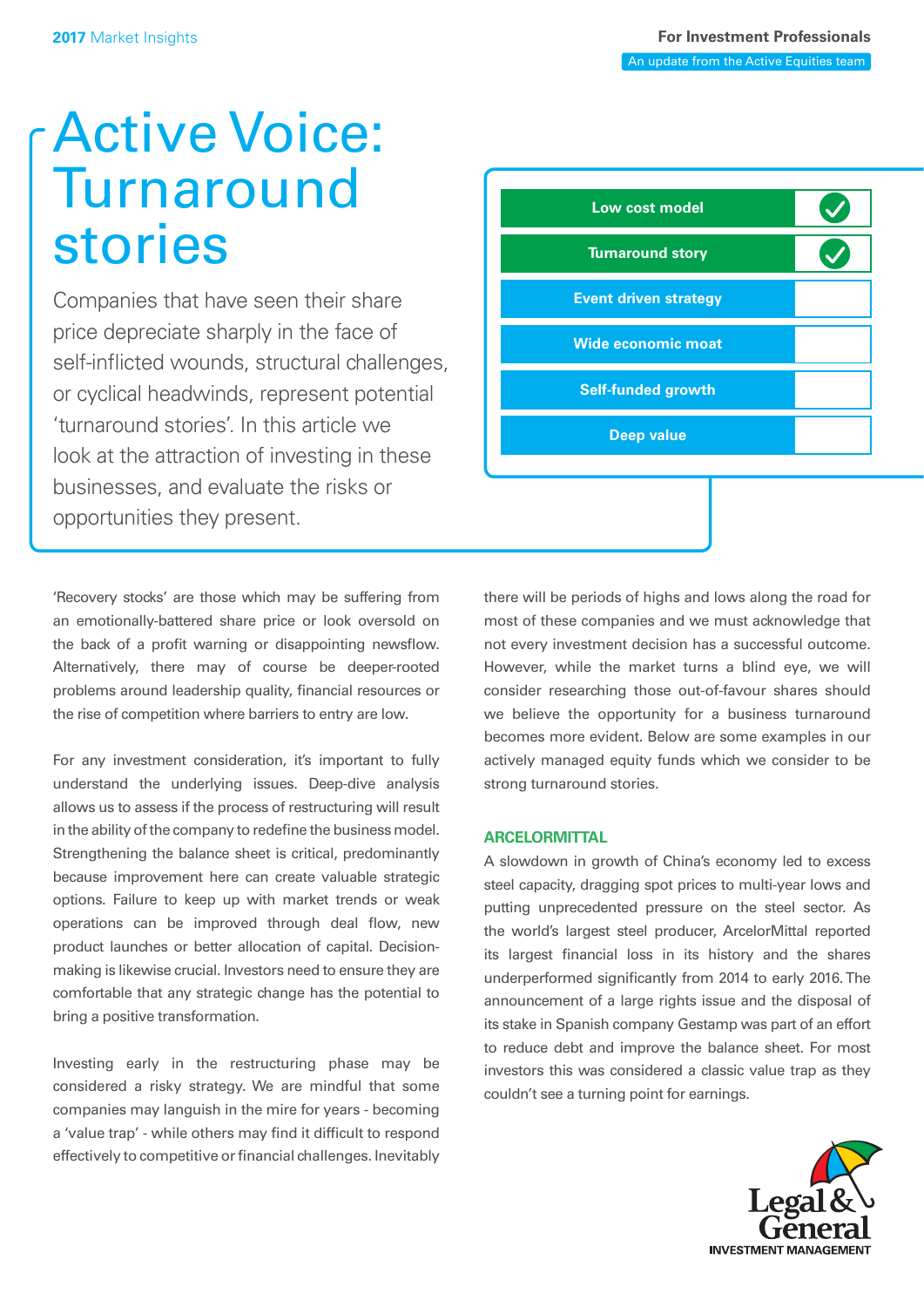**Figure 1. Steel recovery boosts ArcelorMittal** 



However, we saw a strong chance that anti-dumping tariffs would be raised in the US and Europe against Chinese imports, while we also expected environmental issues to result in Chinese capacity closures. Accordingly, this should lead to rising steel prices and a recovery in profits, so we bought shares in ArcelorMittal, and increased our position through the rights issue.

The shares have since yielded an impressive triple digit return. Tariffs were levied, Chinese plants have closed and, as the steel price rose, earnings have recovered. Fund manager of the L&G European Income Fund, Andrew Koch, believes the company is well positioned. "It benefts from economies of scale, its cost structure has improved and the group signifcantly lowered capex commitments so is improving cash generation."

This is a turnaround story with an improving balance sheet, with margin and volume growth on the table. ArcelorMittal could also regain investment grade status (lost in 2011) and there is potential to resume dividend payments next year.

## **QANTAS**

Australian airline Qantas faced major structural challenges at the beginning of the decade. They were hit by a long running dispute with unions around pay and had to tackle a domestic capacity war with Virgin Australia. On top of this, fierce international competition and increasing fuel prices culminated in record losses in 2014. The company launched a bold turnaround effort in

response, with management focused on cutting capacity, shedding staff costs and reducing fights (to maintain ticket prices). This transformation was supported by an improved operating environment and a timely slump in oil prices.

Qantas appears to have since recovered well. This has been driven by an improved cost base and a pivot to the profitable domestic market, according to Veeral Gandhi, analyst for the L&G Asian Income Trust. "The business transformation has led to a strong competitive position, significantly more predictable earnings and opportunities for growth by providing direct fights from Australia to Europe."

The company delivered a record annual profit last year, which refected the return of attractive market dynamics; strong passenger yields and small increases in capacity growth. Qantas Lovalty, the frequent flyer reward program, continues to grow and now makes a signifcant contribution to earnings. Qantas also declared its first final dividend in eight years. Veeral believes its past problems are now behind it and there is renewed confdence in the airline's strategic position.

### **BURBERRY**

Since luxury goods company Gucci conducted a complete overhaul of the brand in 2015, this has led to market share gains and impeccable strategic execution on margin progression and top-line performance.